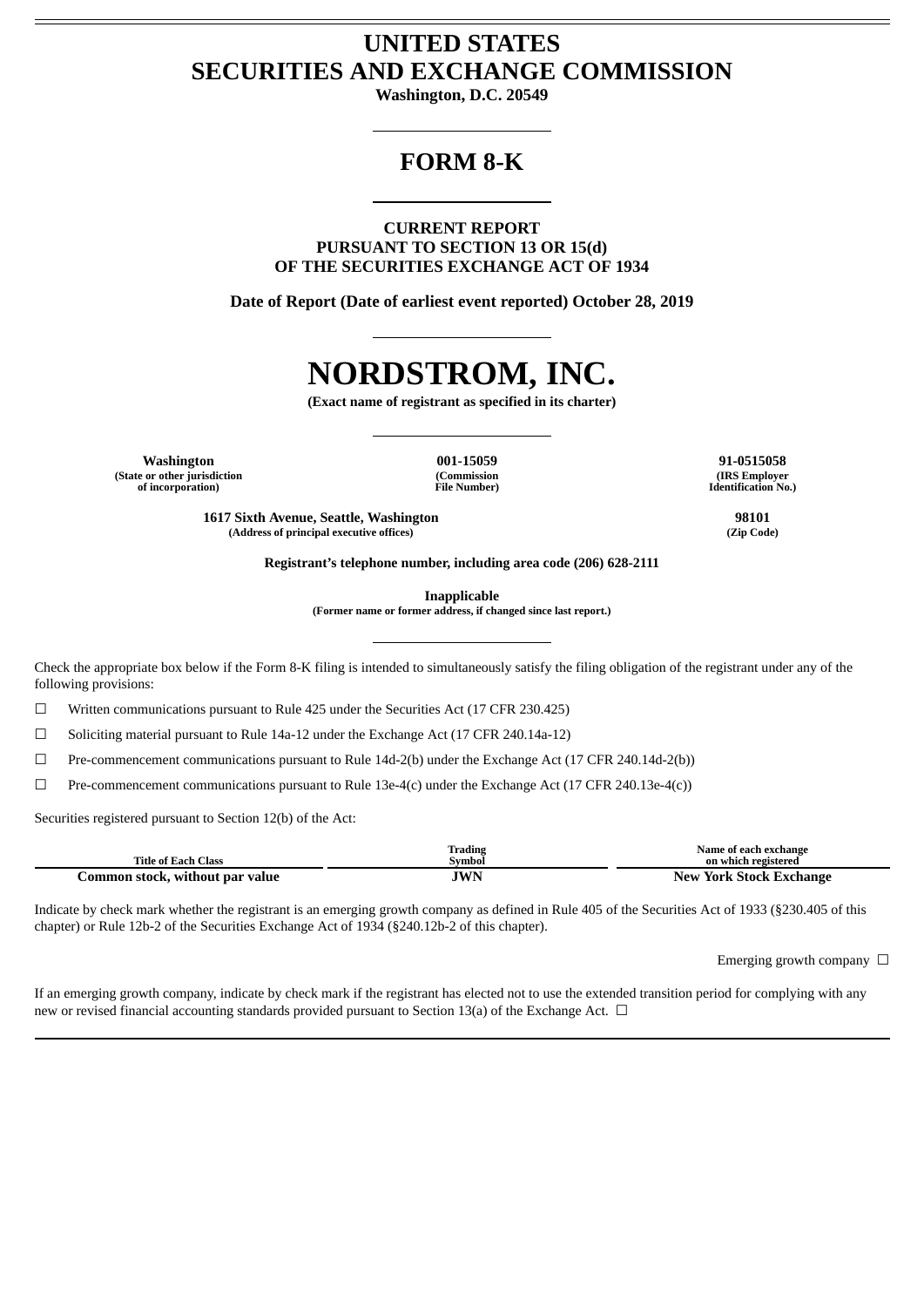#### **ITEM 8.01 Other Events**

As part of its oversight, the Board, together with the Company's Co-Presidents, continually evaluates the capabilities and experience of the senior management team to ensure the Company is appropriately addressing challenges and capitalizing on future opportunities. This resulted in the recent creation of two new roles in the senior management team: the appointments of Teri Bariquit to the position of Chief Merchandising Officer on August 22, 2019 and Ken Worzel to the position of Chief Operating Officer on September 16, 2019. In addition, over the past several months, the Board has had discussions with the Company's Co-Presidents, Pete and Erik Nordstrom, around succession planning and the continued evolution of their and others' management roles and responsibilities with the goal of ensuring that the Company is well-positioned to execute on its strategic plan and develop senior management and leadership.

Additionally, over the past several months, the Co-Presidents presented the Company's independent Board members with proposals involving the Company that, if consummated, would have resulted in certain members of the Nordstrom family increasing their beneficial ownership of Company common stock from approximately thirty-one percent to slightly in excess of fifty percent. After due consideration by the Board, these discussions were terminated by the mutual agreement of the Co-Presidents and the independent directors. The full Nordstrom Board, including the Co-Presidents, continues to be focused on the Company's business operations.